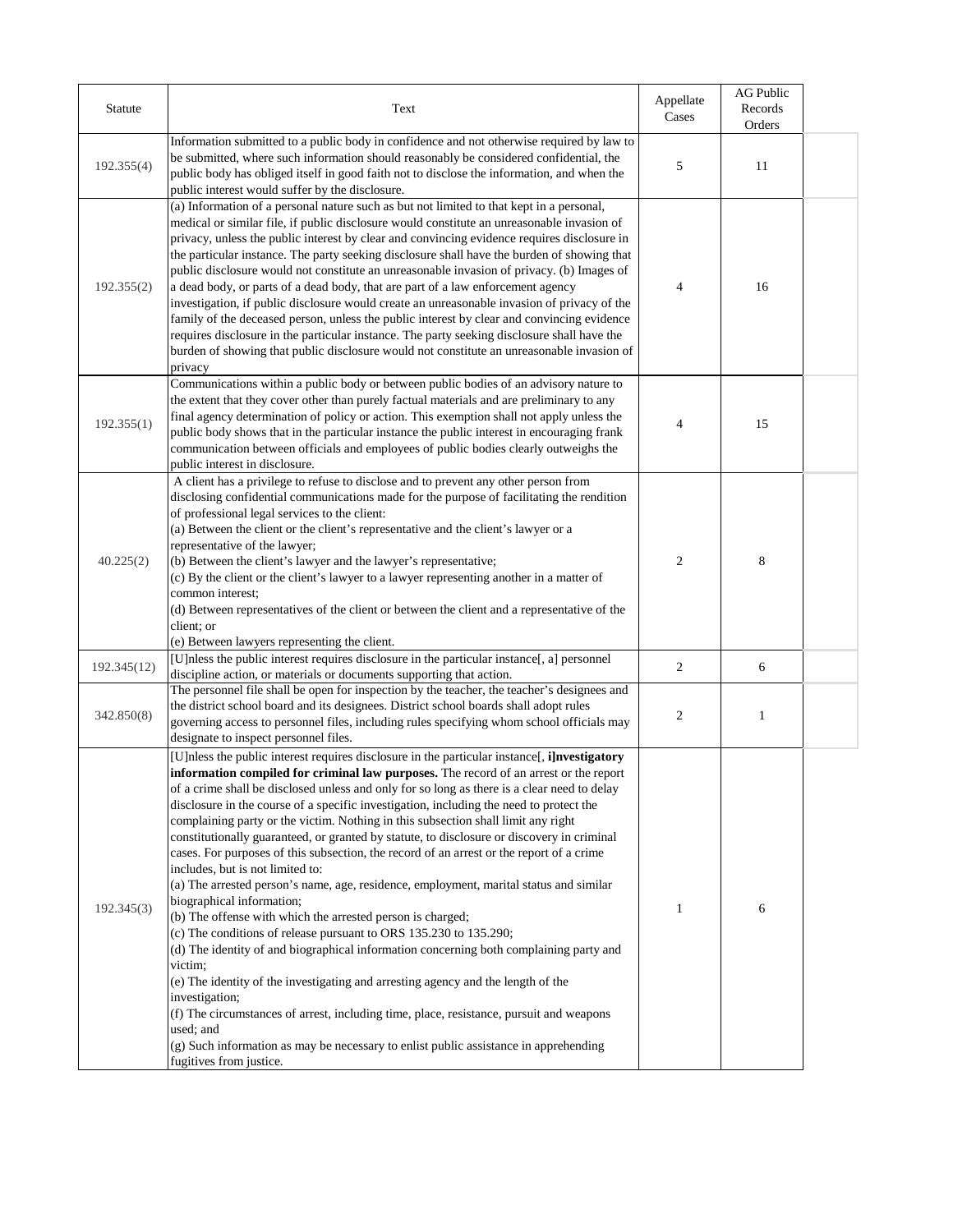| 192.345(1)    | Unless the public interest requires disclosure in the particular instance[, r]ecords of a<br><b>public body pertaining to litigation</b> to which the public body is a party if the complaint<br>has been filed, or if the complaint has not been filed, if the public body shows that such<br>litigation is reasonably likely to occur. This exemption does not apply to litigation which<br>has been concluded, and nothing in this subsection shall limit any right or opportunity<br>granted by discovery or deposition statutes to a party to litigation or potential litigation.                                                                                                                                                                                                                                                                                                                                                                                                                                                                                                                                                                                                                                                                                                                                                                                                         |   | $\overline{4}$ |  |
|---------------|------------------------------------------------------------------------------------------------------------------------------------------------------------------------------------------------------------------------------------------------------------------------------------------------------------------------------------------------------------------------------------------------------------------------------------------------------------------------------------------------------------------------------------------------------------------------------------------------------------------------------------------------------------------------------------------------------------------------------------------------------------------------------------------------------------------------------------------------------------------------------------------------------------------------------------------------------------------------------------------------------------------------------------------------------------------------------------------------------------------------------------------------------------------------------------------------------------------------------------------------------------------------------------------------------------------------------------------------------------------------------------------------|---|----------------|--|
| 676.175(1)    | A health professional regulatory board shall keep confidential and not disclose to the<br>public any information obtained by the board as part of an investigation of a licensee or<br>applicant, including complaints concerning licensee or applicant conduct and information<br>permitting the identification of complainants, licensees or applicants. However, the board<br>may disclose information obtained in the course of an investigation of a licensee or<br>applicant to the extent necessary to conduct a full and proper investigation.                                                                                                                                                                                                                                                                                                                                                                                                                                                                                                                                                                                                                                                                                                                                                                                                                                         |   | $\overline{4}$ |  |
| 10.215(1)     | (1) The State Court Administrator shall cause to be prepared at least once each year a<br>master jury list containing names selected at random from the source lists. The source lists<br>are the most recent list of electors of the county, the records furnished by the Department<br>of Transportation as provided in ORS 802.260 (2) and any other sources approved by the<br>Chief Justice of the Supreme Court that will furnish a fair cross section of the citizens of<br>the county. The State Court Administrator and circuit courts may use source lists obtained<br>from any person or public body, and jury lists containing names selected from a source<br>list, only for purposes consistent with administering the selection and summoning of<br>persons for service as jurors, the drawing of names of jurors, and other tasks necessary to<br>accomplish those functions. Source lists may not contain and the State Court<br>Administrator is not required to obtain information about individuals who are participants<br>in the Address Confidentiality Program under ORS 192.820 to 192.868. Except as<br>specifically provided by law, the State Court Administrator and circuit courts may<br>not disclose source lists obtained from any person or public body, and jury lists<br>containing names selected from a source list, to any other person or public body. |   | 3              |  |
| 181A.830(3)   | $(2)$ Unless a law other than ORS 192.311 to 192.478 requires disclosure or the employee<br>consents in writing to the disclosure, a law enforcement agency may not disclose<br>information about an employee of the agency while the employee is assigned duties<br>the agency considers undercover investigative duties and for a period of six months<br>after the conclusion of those duties.                                                                                                                                                                                                                                                                                                                                                                                                                                                                                                                                                                                                                                                                                                                                                                                                                                                                                                                                                                                              |   | 3              |  |
| 192.355(9)(a) | (9)(a) Public records or information the disclosure of which is prohibited or<br>restricted or otherwise made confidential or privileged under Oregon law.<br>(b) Subject to ORS 192.360, paragraph (a) of this subsection does not apply to factual<br>information compiled in a public record when:<br>(A) The basis for the claim of exemption is ORS 40.225;<br>(B) The factual information is not prohibited from disclosure under any applicable state or<br>federal law, regulation or court order and is not otherwise exempt from disclosure under<br>ORS 192.311 to 192.478;<br>$(C)$ The factual information was compiled by or at the direction of an attorney as part of an<br>investigation on behalf of the public body in response to information of possible<br>wrongdoing by the public body;<br>(D) The factual information was not compiled in preparation for litigation, arbitration or<br>an administrative proceeding that was reasonably likely to be initiated or that has been<br>initiated by or against the public body; and<br>(E) The holder of the privilege under ORS 40.225 has made or authorized a public<br>statement characterizing or partially disclosing the factual information compiled by or at<br>the attorney's direction.                                                                                                                       | 1 |                |  |
| 192.345(30)   | [U]nless the public interest requires disclosure in the particular instance[, t]he name, home<br>address, professional address or location of a person that is engaged in, or that provides<br>goods or services for, medical research at Oregon Health and Science University that is<br>conducted using animals other than rodents. This subsection does not apply to Oregon<br>Health and Science University press releases, websites or other publications circulated to<br>the general public.                                                                                                                                                                                                                                                                                                                                                                                                                                                                                                                                                                                                                                                                                                                                                                                                                                                                                            |   |                |  |
| 192.345(8)    | [U]nless the public interest requires disclosure in the particular instance[, i]nvestigatory<br>information relating to any complaint filed under ORS 659A.820 or 659A.825, until such<br>time as the complaint is resolved under ORS 659A.835, or a final order is issued under<br>ORS 659A.850.                                                                                                                                                                                                                                                                                                                                                                                                                                                                                                                                                                                                                                                                                                                                                                                                                                                                                                                                                                                                                                                                                              |   |                |  |
| 192.355(21)   | Sensitive business records or financial or commercial information of the Oregon Health<br>and Science University that is not customarily provided to business competitors.                                                                                                                                                                                                                                                                                                                                                                                                                                                                                                                                                                                                                                                                                                                                                                                                                                                                                                                                                                                                                                                                                                                                                                                                                     |   |                |  |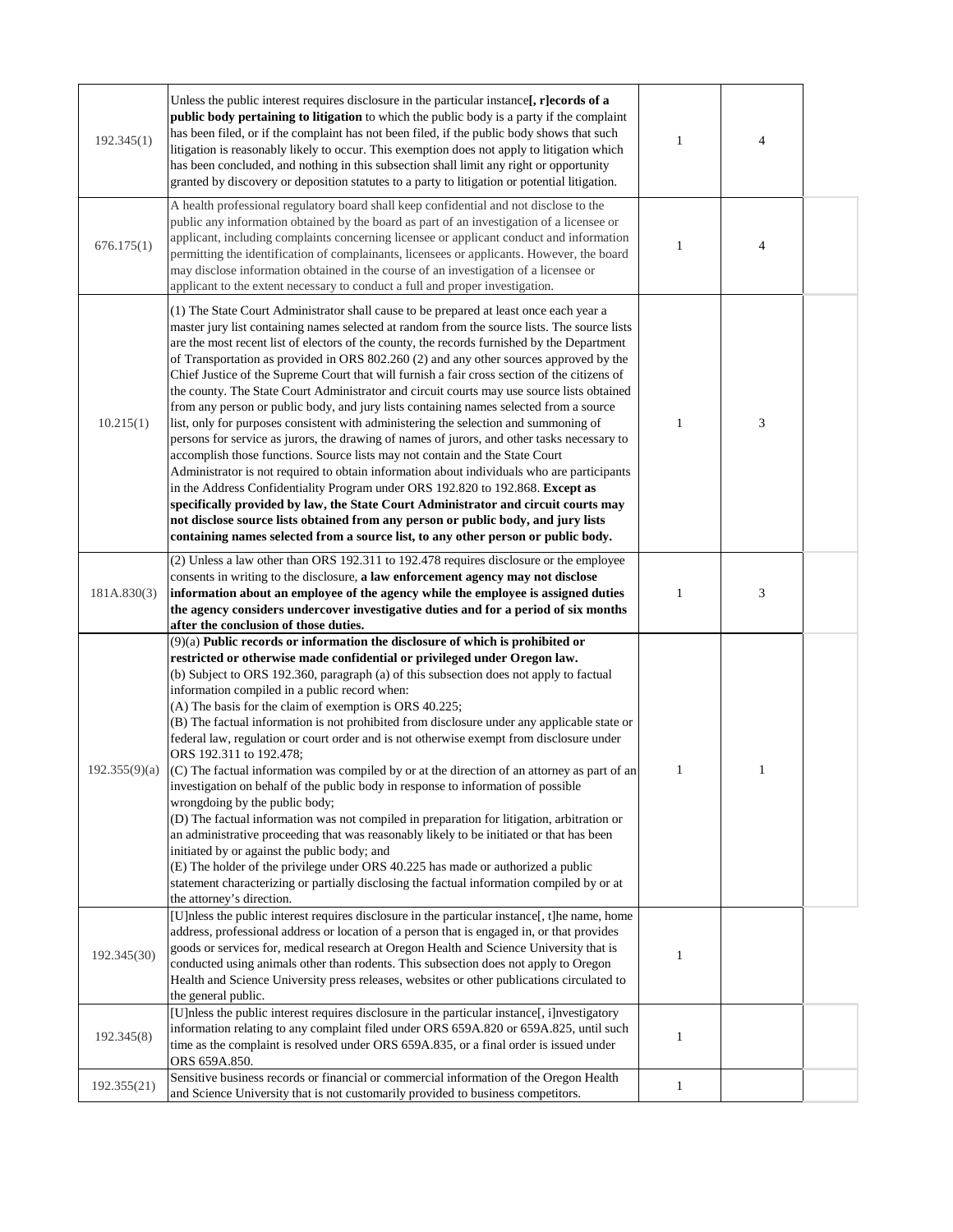| 411.320(1)    | For the protection of applicants for and recipients of public assistance, except as otherwise<br>provided in this section, the Department of Human Services may not disclose or use the<br>contents of any public assistance records, files, papers or communications for purposes<br>other than those directly connected with the administration of the public assistance<br>programs or necessary to assist public assistance applicants and recipients in accessing<br>and receiving other governmental or private nonprofit services, and these records, files,<br>papers and communications are considered confidential subject to the rules of the<br>department. In any judicial or administrative proceeding, except proceedings directly<br>connected with the administration of public assistance or child support enforcement laws,<br>their contents are considered privileged communications.                                                                                                                                                                                                                                                                                                                                     | 6 |
|---------------|------------------------------------------------------------------------------------------------------------------------------------------------------------------------------------------------------------------------------------------------------------------------------------------------------------------------------------------------------------------------------------------------------------------------------------------------------------------------------------------------------------------------------------------------------------------------------------------------------------------------------------------------------------------------------------------------------------------------------------------------------------------------------------------------------------------------------------------------------------------------------------------------------------------------------------------------------------------------------------------------------------------------------------------------------------------------------------------------------------------------------------------------------------------------------------------------------------------------------------------------|---|
| 433.008(1)(a) | Except as provided in subsection (2) of this section, information obtained by the Oregon<br>Health Authority or a local public health administrator in the course of an investigation of<br>a reportable disease or disease outbreak is confidential and is exempt from disclosure<br>under ORS 192.311 to 192.478.                                                                                                                                                                                                                                                                                                                                                                                                                                                                                                                                                                                                                                                                                                                                                                                                                                                                                                                            | 6 |
| 410.150       | For the protection of applicants for and recipients of services, the Department of Human<br>Services shall not disclose or use the contents of any records, files, papers or<br>communications for purposes other than those directly connected with the administration<br>of the laws of Oregon, and these records, files, papers and communications are considered<br>confidential subject to the rules of the Department of Human Services, except as otherwise<br>provided in ORS 411.320. In any judicial proceedings, except proceedings directly<br>connected with the administration of public assistance or medical assistance laws, their<br>contents are considered privileged communications.                                                                                                                                                                                                                                                                                                                                                                                                                                                                                                                                      | 5 |
| 802.177       | Except as otherwise provided in ORS 802.179, neither the Department of Transportation<br>nor any officer, employee or contractor of the department may knowingly disclose or<br>otherwise make available to any person personal information about an individual that is<br>obtained by the department in connection with a motor vehicle record                                                                                                                                                                                                                                                                                                                                                                                                                                                                                                                                                                                                                                                                                                                                                                                                                                                                                                | 5 |
| 179.505(2)    | (1) Written accounts of the inmates of any Department of Corrections institution as<br>defined in ORS 421.005, maintained in the institution by the officers or employees of the<br>institution who are authorized to maintain written accounts within the official scope of<br>their duties, are not subject to disclosure unless the disclosure is permitted or authorized by<br>the Department of Corrections in compliance with ORS 179.505 $(3)$ , $(4)$ , $(6)$ , $(7)$ , $(9)$ , $(11)$ ,<br>$(12)$ , $(14)$ , $(15)$ , $(16)$ or $(17)$ or 179.508 or upon order of a court of competent jurisdiction.<br>The restriction contained in this section does not apply to disclosure of written accounts<br>made under ORS 179.505 (3) with the authorization of the individual or a personal<br>representative of the individual.<br>(2) Except as authorized under subsection (1) of this section, any person who discloses or<br>any person who knowingly obtains information from a written account referred to in<br>subsection (1) of this section commits a Class B violation.<br>(3) As used in this section, "disclosure," "personal representative" and "written account"<br>have the meanings given those terms in ORS 179.505. | 5 |
| 192.345(4)    | [U]nless the public interest requires disclosure in the particular instance[, t]est questions,<br>scoring keys, and other data used to administer a licensing examination,<br>employment, academic or other examination or testing procedure before the<br>examination is given and if the examination is to be used again. Records establishing<br>procedures for and instructing persons administering, grading or evaluating an<br>examination or testing procedure are included in this exemption, to the extent that<br>disclosure would create a risk that the result might be affected.                                                                                                                                                                                                                                                                                                                                                                                                                                                                                                                                                                                                                                                 | 5 |
| 409.225(1)    | In the interest of family privacy and for the protection of children, families and other<br>recipients of services, the Department of Human Services shall not disclose or use the<br>contents of any child welfare records, files, papers or communications that contain any<br>information about an individual child, family or other recipient of services for purposes<br>other than those directly connected with the administration of child welfare laws or unless<br>required or authorized by ORS 419A.255 or 419B.035. The records, files, papers and<br>communications are confidential and are not available for public inspection. General                                                                                                                                                                                                                                                                                                                                                                                                                                                                                                                                                                                        | 5 |

information, policy statements, statistical reports or similar compilations of data are not confidential unless such information is identified with an individual child, family or other recipient of services or protected by other provision of law.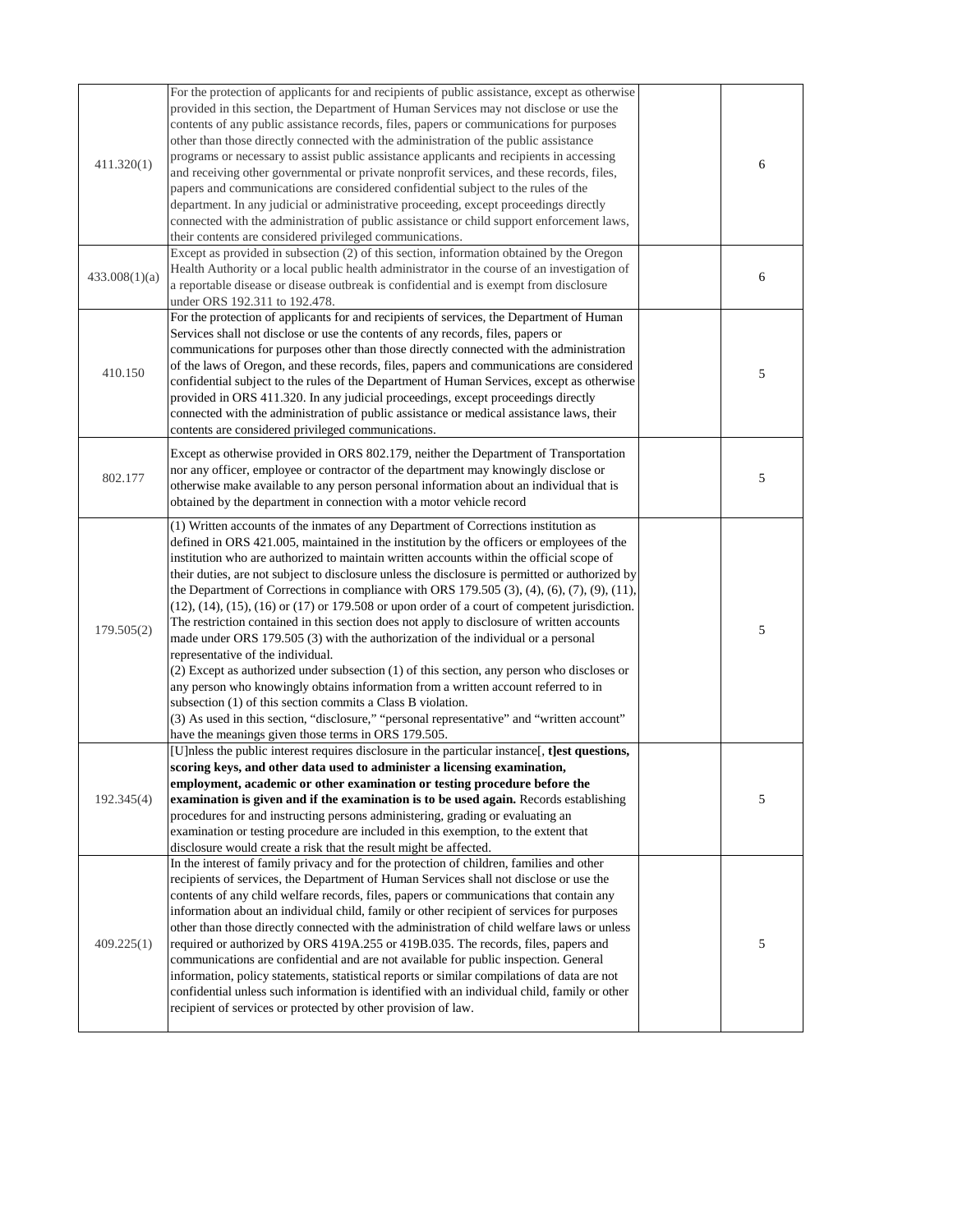| 419A.255   | (1)(a) The clerk of the court shall maintain a record of each case and a supplemental confidential<br>file for each case, except as otherwise provided in ORS 7.120.<br>(b) The record of the case shall be withheld from public inspection but is open to inspection by<br>the following: [list omitted]<br>(2)(a) Reports and other material relating to the child, ward, youth or youth offender's history and<br>prognosis in the record of the case or the supplemental confidential file are privileged and, except<br>at the request of the child, ward, youth or youth offender, shall be withheld from public inspection<br>except that inspection is permitted as set forth in subsection $(1)(b)$ of this section and paragraph<br>(b) of this subsection. The offer or admission of reports and other material in the record of the<br>case or the supplemental confidential file as exhibits in a hearing or trial does not waive or<br>otherwise change the privileged status of the reports and other material, except for purposes of the<br>hearing or trial in which the reports and other material are offered or admitted. Once offered as an<br>exhibit, reports and other material relating to the child, ward, youth or youth offender's history<br>and prognosis that were maintained in the supplemental confidential file become part of the record<br>of the case but are subject to paragraph (e) of this subsection.<br>(b) A supplemental confidential file is open to inspection by the following: [list omitted]<br>(3) Except as otherwise provided in subsection (5) of this section, no information appearing in<br>the record of the case or in the supplemental confidential file may be disclosed to any person not<br>described in subsections $(1)(b)$ and $(2)(b)$ of this section, respectively, without the consent of the<br>court, except for purposes of evaluating the child, ward, youth or youth offender's eligibility for<br>special education as provided in ORS chapter 343, and no such information may be used in<br>evidence in any proceeding to establish criminal or civil liability against the child, ward, youth or<br>youth offender, whether such proceeding occurs after the child, ward, youth or youth offender has<br>reached 18 years of age or otherwise, except for the following purposes: [list omitted]. | 5 |
|------------|------------------------------------------------------------------------------------------------------------------------------------------------------------------------------------------------------------------------------------------------------------------------------------------------------------------------------------------------------------------------------------------------------------------------------------------------------------------------------------------------------------------------------------------------------------------------------------------------------------------------------------------------------------------------------------------------------------------------------------------------------------------------------------------------------------------------------------------------------------------------------------------------------------------------------------------------------------------------------------------------------------------------------------------------------------------------------------------------------------------------------------------------------------------------------------------------------------------------------------------------------------------------------------------------------------------------------------------------------------------------------------------------------------------------------------------------------------------------------------------------------------------------------------------------------------------------------------------------------------------------------------------------------------------------------------------------------------------------------------------------------------------------------------------------------------------------------------------------------------------------------------------------------------------------------------------------------------------------------------------------------------------------------------------------------------------------------------------------------------------------------------------------------------------------------------------------------------------------------------------------------------------------------------------------------------------------------------------------------------------------------------|---|
| 731.264    | (1) A complaint made to the Director of the Department of Consumer and Business<br>Services against any person regulated by the Insurance Code, and the record of the<br>complaint, is confidential and may not be disclosed except as provided in subsection<br>(3) of this section and in ORS 705.137. The complaint, and the record of the complaint,<br>may not be used in any action, suit or proceeding except to the extent the director<br>considers necessary in prosecuting apparent violations of the Insurance Code or other law.<br>(2) Data gathered pursuant to an investigation by the director of a complaint is<br>confidential, may not be disclosed except as provided in ORS 705.137 and may not be<br>used in any action, suit or proceeding except to the extent the director considers necessary<br>in investigating or prosecuting apparent violations of the Insurance Code or other law.<br>(3) The director may provide to any requester information about complaints that the<br>director receives against an insurer for any of the unlawful practices described in ORS<br>746.230. Before providing information about a complaint the director receives, the<br>director shall remove information that could identify the person that submitted the<br>complaint.<br>$(4)$ Notwithstanding subsections $(1)$ to $(3)$ of this section, the director shall establish by<br>rule a method for publishing an annual statistical report containing the insurer's name and<br>the number, percentage, type and disposition of complaints the Department of Consumer<br>and Business Services receives against each insurer that transacts insurance within this<br>state.                                                                                                                                                                                                                                                                                                                                                                                                                                                                                                                                                                                                                                                                                | 4 |
| 192.345(2) | [U] nless the public interest requires disclosure in the particular instance [, t] rade secrets.<br>"Trade secrets," as used in this section, may include, but are not limited to, any formula,<br>plan, pattern, process, tool, mechanism, compound, procedure, production data, or<br>compilation of information which is not patented, which is known only to certain<br>individuals within an organization and which is used in a business it conducts, having<br>actual or potential commercial value, and which gives its user an opportunity to obtain a<br>business advantage over competitors who do not know or use it.                                                                                                                                                                                                                                                                                                                                                                                                                                                                                                                                                                                                                                                                                                                                                                                                                                                                                                                                                                                                                                                                                                                                                                                                                                                                                                                                                                                                                                                                                                                                                                                                                                                                                                                                                  | 4 |

|             | Public records or information described in this section, furnished by the public body     |  |
|-------------|-------------------------------------------------------------------------------------------|--|
|             | originally compiling, preparing or receiving them to any other public officer or public   |  |
| 192.355(10) | body in connection with performance of the duties of the recipient, if the considerations |  |
|             | originally giving rise to the confidential or exempt nature of the public records or      |  |
|             | information remain applicable.                                                            |  |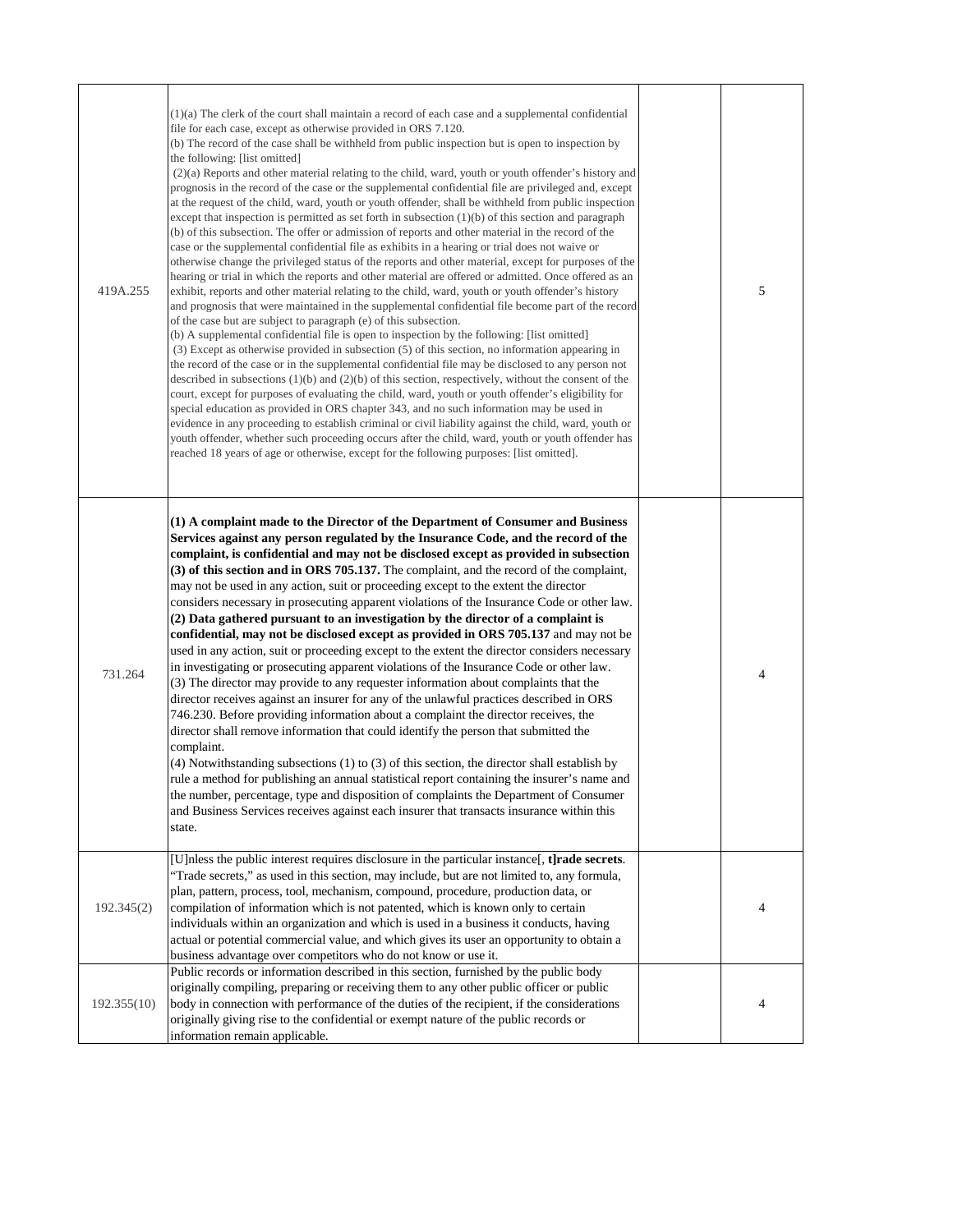| 657.665(1)<br>192.345(14)<br>192.355(8) | (a) Is confidential and for the exclusive use and information of the Director of the<br>Employment Department in administering the unemployment insurance, employment<br>service and workforce and labor market information programs in Oregon.<br>(b) May not be used in any court action or in any proceeding pending in the court unless<br>the director or the state is a party to the action or proceeding or unless the proceeding<br>concerns the establishment, enforcement or modification of a support obligation and<br>support services are being provided by the Division of Child Support or the district<br>attorney pursuant to ORS 25.080.<br>(c) Is exempt from disclosure under ORS 192.311 to 192.478.<br>[U]nless the public interest requires disclosure in the particular instance[, w]ritings<br>prepared by or under the direction of faculty of public educational institutions, in<br>connection with research, until publicly released, copyrighted or patented.<br>Any public records or information the disclosure of which is prohibited by federal law or<br>regulations.                                                                                                                                                                                                                                                                                                                                                                                                                                                                                                                                                                                                                                                                                                                                                                                                                                             | 4<br>3<br>3 |
|-----------------------------------------|-------------------------------------------------------------------------------------------------------------------------------------------------------------------------------------------------------------------------------------------------------------------------------------------------------------------------------------------------------------------------------------------------------------------------------------------------------------------------------------------------------------------------------------------------------------------------------------------------------------------------------------------------------------------------------------------------------------------------------------------------------------------------------------------------------------------------------------------------------------------------------------------------------------------------------------------------------------------------------------------------------------------------------------------------------------------------------------------------------------------------------------------------------------------------------------------------------------------------------------------------------------------------------------------------------------------------------------------------------------------------------------------------------------------------------------------------------------------------------------------------------------------------------------------------------------------------------------------------------------------------------------------------------------------------------------------------------------------------------------------------------------------------------------------------------------------------------------------------------------------------------------------------------------------------------------------------------|-------------|
| 192.650(2)                              | (2). Instead of written minutes, a record of any executive session may be kept in the form<br>of a sound or video tape or digital recording, which need not be transcribed unless<br>otherwise provided by law. If the disclosure of certain material is inconsistent with the<br>purpose for which a meeting under ORS 192.660 is authorized to be held, that<br>material may be excluded from disclosure. However, excluded materials are authorized<br>to be examined privately by a court in any legal action and the court shall determine their<br>admissibility.                                                                                                                                                                                                                                                                                                                                                                                                                                                                                                                                                                                                                                                                                                                                                                                                                                                                                                                                                                                                                                                                                                                                                                                                                                                                                                                                                                               | 3           |
| 314.835(1)                              | (1) Except as otherwise specifically provided in rules adopted under ORS 305.193 or in<br>other law, it shall be unlawful for the Department of Revenue or any officer or<br>employee of the department to divulge or make known in any manner the amount of<br>income, expense, deduction, exclusion or credit or any particulars set forth or<br>disclosed in any report or return required in the administration of any local tax<br>pursuant to ORS 305.620 or required under a law imposing a tax upon or measured<br>by net income. It shall be unlawful for any person or entity to whom information is<br>disclosed or given by the department pursuant to ORS 314.840 (2) or any other provision<br>of state law to divulge or use such information for any purpose other than that specified in<br>the provisions of law authorizing the use or disclosure. No subpoena or judicial order shall<br>be issued compelling the department or any of its officers or employees, or any person who<br>has acquired information pursuant to ORS 314.840 (2) or any other provision of state law<br>to divulge or make known the amount of income, expense, deduction, exclusion or credit<br>or any particulars set forth or disclosed in any report or return except where the taxpayer's<br>liability for income tax is to be adjudicated by the court from which such process issues.<br>$(2)$ As used in this section:<br>(a) "Officer," "employee" or "person" includes an authorized representative of the officer,<br>employee or person, or any former officer, employee or person, or an authorized<br>representative of such former officer, employee or person.<br>(b) "Particulars" includes, but is not limited to, a taxpayer's name, address, telephone<br>number, Social Security number, employer identification number or other taxpayer<br>identification number and the amount of refund claimed by or granted to a taxpayer. | 3           |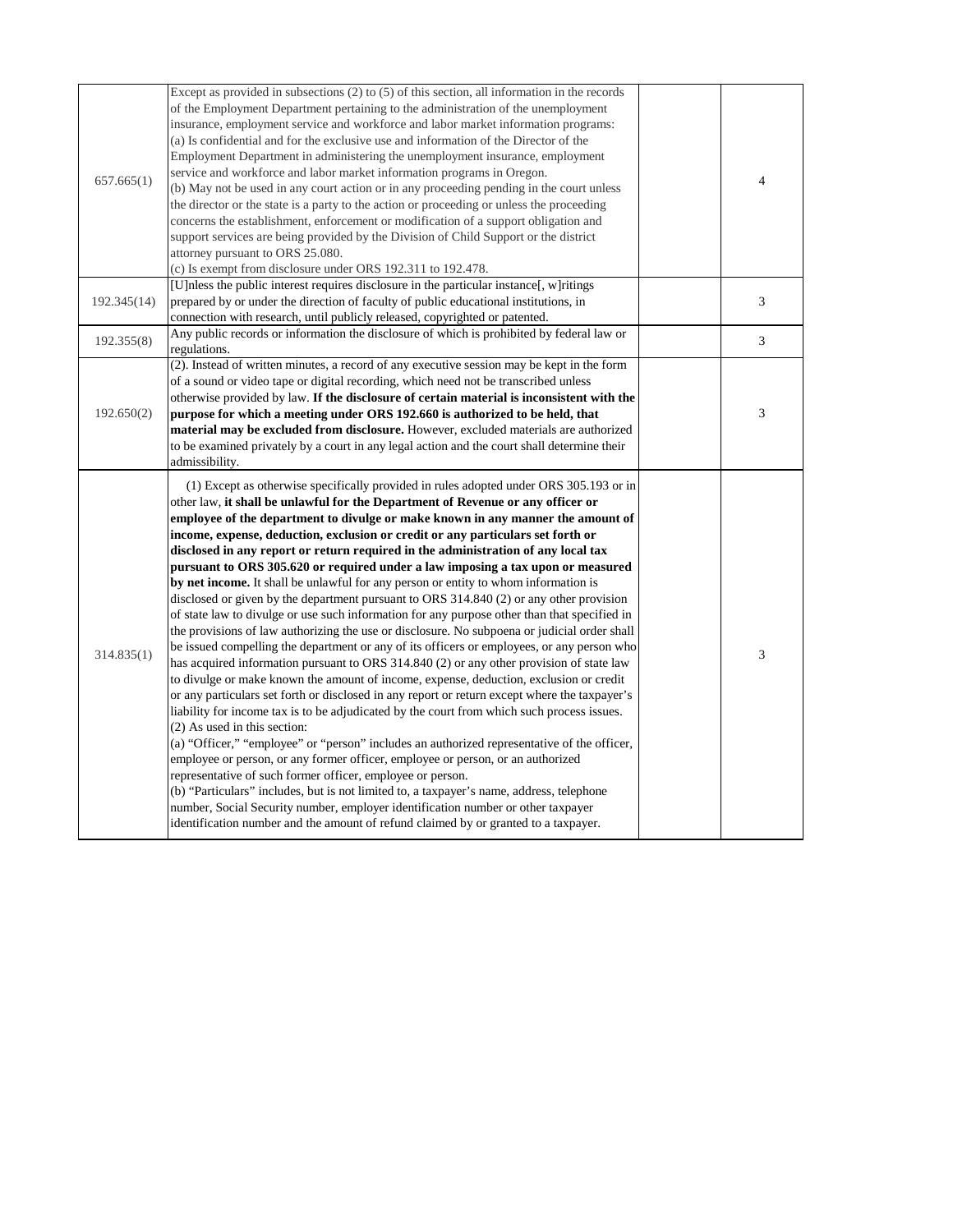| 342.176(4)  | $(1)(a)$ A person may file a complaint with the Teacher Standards and Practices<br>Commission regarding a person licensed by the commission.<br>(b) Prior to beginning an investigation based on a complaint filed under paragraph (a) of<br>this subsection, the commission may require verification that attempts were made to<br>resolve the complaint through the complaint process of the school district that employs the<br>person against whom the complaint was filed.<br>(c) After receiving sufficient verification as provided by paragraph (b) of this subsection,<br>the Teacher Standards and Practices Commission shall promptly undertake an<br>investigation<br>$(4)(a)$ Except as provided in paragraph $(b)$ of this subsection, the documents and<br>materials used in the investigation undertaken as provided by this section and the<br>report related to the investigation are confidential and not subject to public<br>inspection unless the commission makes a final determination to:<br>(A) Refuse to issue a license or registration, as provided under ORS 342.143;<br>(B) Suspend or revoke a license or registration, discipline a person holding a license or<br>registration, or suspend or revoke the right to apply for a license or registration, as<br>provided under ORS 342.175; or<br>(C) Discipline a person for failure to provide appropriate notice prior to resignation, as<br>provided under ORS 342.553.<br>(b) Records made available to the commission under ORS 419B.035 (1)(h) shall be kept<br>confidential.                                                                                                                                             | 3 |
|-------------|-----------------------------------------------------------------------------------------------------------------------------------------------------------------------------------------------------------------------------------------------------------------------------------------------------------------------------------------------------------------------------------------------------------------------------------------------------------------------------------------------------------------------------------------------------------------------------------------------------------------------------------------------------------------------------------------------------------------------------------------------------------------------------------------------------------------------------------------------------------------------------------------------------------------------------------------------------------------------------------------------------------------------------------------------------------------------------------------------------------------------------------------------------------------------------------------------------------------------------------------------------------------------------------------------------------------------------------------------------------------------------------------------------------------------------------------------------------------------------------------------------------------------------------------------------------------------------------------------------------------------------------------------------------------------------------------------------------------|---|
| 40.235(2)   | A patient has a privilege to refuse to disclose and to prevent any other person from<br>disclosing confidential communications in a civil action, suit or proceeding, made for the<br>purposes of diagnosis or treatment of the patient's physical condition, among the patient,<br>the patient's physician or persons who are participating in the diagnosis or treatment under<br>the direction of the physician, including members of the patient's family.                                                                                                                                                                                                                                                                                                                                                                                                                                                                                                                                                                                                                                                                                                                                                                                                                                                                                                                                                                                                                                                                                                                                                                                                                                                  | 3 |
| 41.675(3)   | (1) As used in this section, "peer review body" includes tissue committees, governing<br>bodies or committees including medical staff committees of a health care facility licensed<br>under ORS chapter 441, medical staff committees of the Department of Corrections and<br>similar committees of professional societies, a health care service contractor as defined in<br>ORS 750.005, an emergency medical service provider as defined in ORS 41.685 or any<br>other medical group or provider of medical services in connection with bona fide medical<br>research, quality assurance, utilization review, credentialing, education, training,<br>supervision or discipline of physicians or other health care providers or in connection with<br>the grant, denial, restriction or termination of clinical privileges at a health care facility.<br>"Peer review body" also includes utilization review and peer review organizations.<br>(2) As used in subsection (3) of this section, "data" means all oral communications or<br>written reports to a peer review body, and all notes or records created by or at the direction<br>of a peer review body, including the communications, reports, notes or records created in<br>the course of an investigation undertaken at the direction of a peer review body.<br>(3) All data shall be privileged and shall not be admissible in evidence in any judicial,<br>administrative, arbitration or mediation proceeding. This section shall not affect the<br>admissibility in evidence of records dealing with a patient's care and treatment, other than<br>data or information obtained through service on, or as an agent for, a peer review body. | 3 |
| 419B.035(1) | Notwithstanding the provisions of ORS 192.001 to 192.170, 192.210 to 192.478 and<br>192.610 to 192.810 relating to confidentiality and accessibility for public inspection of<br>public records and public documents, reports and records compiled under the provisions of<br>ORS 419B.010 to 419B.050 are confidential and may not be disclosed except as provided<br>in this section.                                                                                                                                                                                                                                                                                                                                                                                                                                                                                                                                                                                                                                                                                                                                                                                                                                                                                                                                                                                                                                                                                                                                                                                                                                                                                                                         | 3 |
|             | Except as otherwise provided in subsections $(2)$ to $(5)$ of this section, a person or<br>government agency that is authorized under ORS 802.179 to receive personal information<br>from motor vehicle records may resell or redisclose the information only:                                                                                                                                                                                                                                                                                                                                                                                                                                                                                                                                                                                                                                                                                                                                                                                                                                                                                                                                                                                                                                                                                                                                                                                                                                                                                                                                                                                                                                                  |   |

| $802.181(1)$ (a) To a person or government agency authorized to receive the information under ORS |  |
|---------------------------------------------------------------------------------------------------|--|
| 802.179 and only if the person or government agency is authorized by the Department of            |  |
| Transportation to receive the resold or redisclosed information; and                              |  |
| (b) For purposes authorized under ORS $802.179$ .                                                 |  |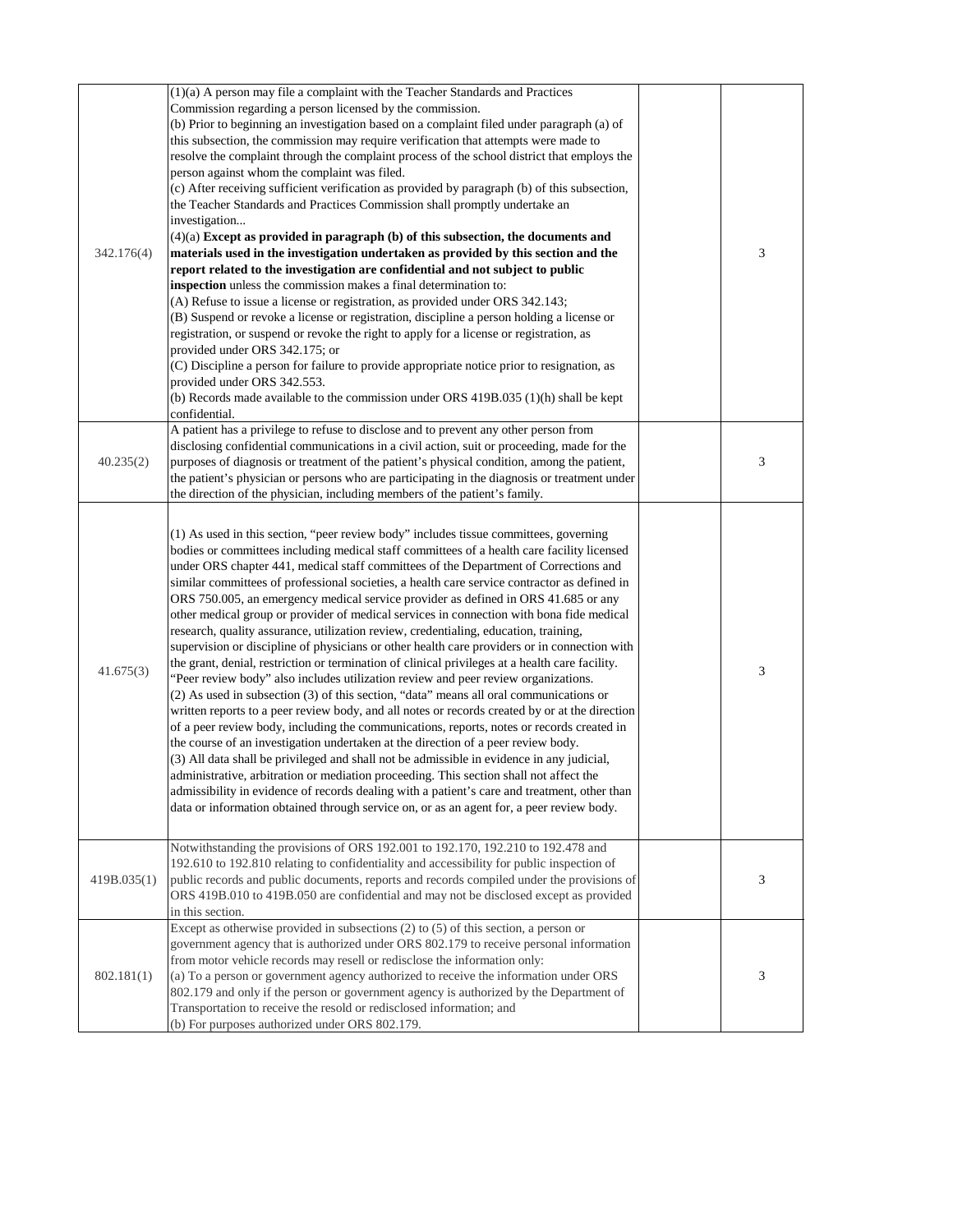| 807.710(6)  | (2) In consultation with medical experts and experts on cognitive or functional<br>impairments, the Department of Transportation shall adopt rules requiring reporting and:<br>(a) Designating physicians and health care providers required to report to the department a<br>person whose cognitive or functional impairment affects that person's ability to safely<br>operate a motor vehicle.<br>(b) Designating the cognitive or functional impairments that are likely to affect a person's<br>ability to safely operate a motor vehicle.<br>(6) Except as provided in ORS 802.240, reports made under this section are confidential<br>and shall be used by the department only to determine the qualifications of persons to<br>operate motor vehicles upon the highways.                                                                                                                                                                                                                                               | $\mathfrak{Z}$ |
|-------------|---------------------------------------------------------------------------------------------------------------------------------------------------------------------------------------------------------------------------------------------------------------------------------------------------------------------------------------------------------------------------------------------------------------------------------------------------------------------------------------------------------------------------------------------------------------------------------------------------------------------------------------------------------------------------------------------------------------------------------------------------------------------------------------------------------------------------------------------------------------------------------------------------------------------------------------------------------------------------------------------------------------------------------|----------------|
| 179.495     | (1) The clerk of a circuit or county court shall cause a report to be made to the Department<br>of Corrections on each offender convicted of a felony or misdemeanor in the court and on<br>each juvenile found to be within the jurisdiction of the court by reason of a ground set<br>forth in ORS 419B.100 $(1)(a)$ or 419C.005 $(1)$ . $(2)$ The Department of Corrections shall<br>prescribe forms for the reports required under subsection $(1)$ of this section. Information<br>required may include the name, age, sex, crime or action and disposition of the offender or<br>juvenile and such other information as the department by rule may require. Such reports<br>are confidential and may not be used in evidence.                                                                                                                                                                                                                                                                                             | $\overline{2}$ |
| 192.365     | (1) Upon compliance with ORS 192.363, a public body that is the custodian of or is<br>otherwise in possession of the following information pertaining to a home care worker as<br>defined in ORS 410.600, an operator of a child care facility as defined in ORS 329A.250,<br>an exempt family child care provider as defined in ORS 329A.430 or an operator of an<br>adult foster home as defined in ORS 443.705 shall disclose that information in response to<br>a request to inspect public records under ORS 192.311 to 192.478:<br>(a) Residential address and telephone numbers;<br>(b) Personal electronic mail addresses and personal cellular telephone numbers;<br>(c) Social Security numbers and employer-issued identification card numbers; and<br>(d) Emergency contact information.<br>(2) Subsection (1) of this section does not apply to the Judicial Department or the<br>Department of Transportation or to any records in the custody of the Judicial Department<br>or the Department of Transportation. | $\overline{2}$ |
| 179.505(14) | (14) Persons other than the individual or the personal representative of the individual who<br>are granted access under this section to the contents of a written account referred to in<br>subsection (2) of this section may not disclose the contents of the written account to any<br>other person except in accordance with the provisions of this section.                                                                                                                                                                                                                                                                                                                                                                                                                                                                                                                                                                                                                                                                | $\overline{2}$ |
| 192.355(12) | Employee and retiree address, telephone number and other nonfinancial membership<br>records and employee financial records maintained by the Public Employees Retirement<br>System pursuant to ORS chapters 238 and 238A.                                                                                                                                                                                                                                                                                                                                                                                                                                                                                                                                                                                                                                                                                                                                                                                                       | $\overline{2}$ |
| 192.355(5)  | Information or records of the Department of Corrections, including the State Board of<br>Parole and Post-Prison Supervision, to the extent that disclosure would interfere with the<br>rehabilitation of a person in custody of the department or substantially prejudice or prevent<br>the carrying out of the functions of the department, if the public interest in confidentiality<br>clearly outweighs the public interest in disclosure.                                                                                                                                                                                                                                                                                                                                                                                                                                                                                                                                                                                  | $\overline{2}$ |
| 25.260(2)   | (2) Unless otherwise authorized by law, child support records, including data<br>contained in the Child Support Program's automated system, are confidential and<br>may be disclosed or used only as necessary for the administration of the program.                                                                                                                                                                                                                                                                                                                                                                                                                                                                                                                                                                                                                                                                                                                                                                           | 2              |
| 40.230(2)   | A patient has a privilege to refuse to disclose and to prevent any other person from<br>disclosing confidential communications made for the purposes of diagnosis or treatment of<br>the patient's mental or emotional condition among the patient, the patient's<br>psychotherapist or persons who are participating in the diagnosis or treatment under the<br>direction of the psychotherapist, including members of the patient's family.                                                                                                                                                                                                                                                                                                                                                                                                                                                                                                                                                                                   | $\overline{2}$ |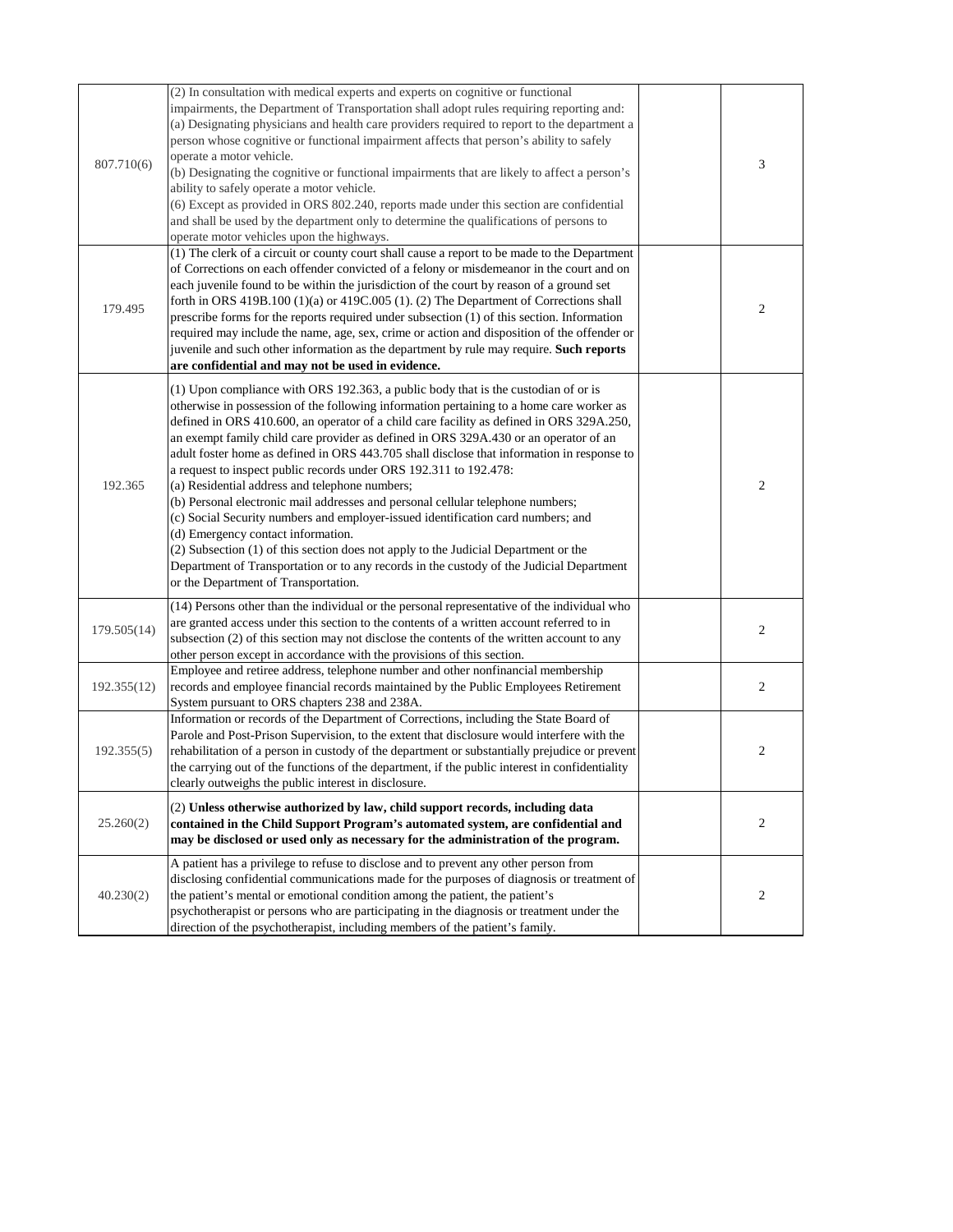| 654.062(4)    | (1) Every employee should notify the employer of any violation of law, regulation or<br>standard pertaining to safety and health in the place of employment when the violation<br>comes to the knowledge of the employee.<br>(2) However, any employee or representative of the employee may complain to the<br>Director of the Department of Consumer and Business Services or any authorized<br>representatives of the director of any violation of law, regulation or standard pertaining to<br>safety and health in the place of employment, whether or not the employee also notifies the<br>employer.<br>(3) Upon receiving any employee complaint, the director shall make inquiries, inspections<br>and investigations that the director considers reasonable and appropriate. When an<br>employee or representative of the employee has complained in writing of an alleged<br>violation and no resulting citation is issued to the employer, the director shall furnish to the<br>employee or representative of the employee, upon written request, a statement of reasons<br>for the decision.<br>(4) The director shall establish procedures for keeping confidential the identity of any<br>employee who requests protection in writing. When a request has been made, neither a<br>written complaint from an employee, or representative of the employee, nor a<br>memorandum containing the identity of a complainant may be disclosed under ORS<br>192.311 to 192.478. | $\mathbf{2}$   |
|---------------|----------------------------------------------------------------------------------------------------------------------------------------------------------------------------------------------------------------------------------------------------------------------------------------------------------------------------------------------------------------------------------------------------------------------------------------------------------------------------------------------------------------------------------------------------------------------------------------------------------------------------------------------------------------------------------------------------------------------------------------------------------------------------------------------------------------------------------------------------------------------------------------------------------------------------------------------------------------------------------------------------------------------------------------------------------------------------------------------------------------------------------------------------------------------------------------------------------------------------------------------------------------------------------------------------------------------------------------------------------------------------------------------------------------------------------------------------------------------------------------|----------------|
| 676.165(5)    | (1) When a health professional regulatory board receives a complaint by any person<br>against a licensee, applicant or other person alleged to be practicing in violation of law, the<br>board shall assign one or more persons to act as investigator of the complaint.<br>(2) The investigator shall collect evidence and interview witnesses and shall make a report<br>to the board. The investigator shall have all investigatory powers possessed by the board.<br>(3) The report to the board shall describe the evidence gathered, the results of witness<br>interviews and any other information considered in preparing the report of the investigator.<br>The investigator shall consider, and include in the report, any disciplinary history with the<br>board of the licensee, applicant or other person alleged to be practicing in violation of law.<br>(4) The investigator shall make the report to the board not later than 120 days after the<br>board receives the complaint. However, the board may extend the time for making the<br>report by up to 30 days for just cause. The board may grant more than one extension of<br>time.<br>(5) Investigatory information obtained by an investigator and the report issued by the<br>investigator shall be exempt from public disclosure.<br>(6) When a health professional regulatory board reviews the investigatory information and<br>report, the public members of the board must be actively involved.       | $\mathbf{2}$   |
| 703.480(2)(a) | The department [Public Safety Standards and Training] shall:<br>(a) Investigate alleged violations of ORS 703.401 to 703.490 and of any rules adopted by<br>the board or department. Notwithstanding ORS 703.473 (3), when the department<br>conducts an investigation under this paragraph, all information about the alleged violation<br>and the investigation is confidential and is not subject to disclosure under ORS 192.311 to<br>192.478 if the department determines that the allegation is false.                                                                                                                                                                                                                                                                                                                                                                                                                                                                                                                                                                                                                                                                                                                                                                                                                                                                                                                                                                          | $\overline{2}$ |
| 137.077       | The magistrate shall keep the record of the preliminary hearing and the statement of the<br>defendant, if any, until the record is returned to the proper court and shall not permit the<br>record to be inspected by any person, except the district attorney of the county or the<br>attorney who acts for the district attorney and the defendant and the counsel of the<br>defendant.                                                                                                                                                                                                                                                                                                                                                                                                                                                                                                                                                                                                                                                                                                                                                                                                                                                                                                                                                                                                                                                                                              |                |
| 344.600       | Except for purposes directly connected with the administration of vocational<br>rehabilitation, and in accordance with the rules and regulations of the Department of<br>Human Services, no person shall solicit, disclose, receive, make use of or authorize,<br>knowingly permit, participate in or acquiesce in the use of, any list of or names of, or any<br>information concerning persons applying for or receiving vocational rehabilitation directly<br>or indirectly derived from the records, papers, files or communications of the state or<br>subdivisions or agencies thereof, or acquired in the course of the performance of official<br>duties.                                                                                                                                                                                                                                                                                                                                                                                                                                                                                                                                                                                                                                                                                                                                                                                                                      |                |
| 430.763       | (1) Anyone participating in good faith in making a report of abuse pursuant to ORS<br>430.743 and 430.765 (1) and (2) and who has reasonable grounds for making the report,<br>shall have immunity from any criminal or civil liability that might otherwise be incurred or<br>imposed with respect to the making or content of the report. The participant shall have the<br>same immunity with respect to participating in any judicial proceeding resulting from the<br>report.<br>(2) The identity of the person making the report shall be treated as confidential<br>information and shall be disclosed only with the consent of that person, by judicial<br>order or as otherwise permitted by ORS 430.763.                                                                                                                                                                                                                                                                                                                                                                                                                                                                                                                                                                                                                                                                                                                                                                     | 1              |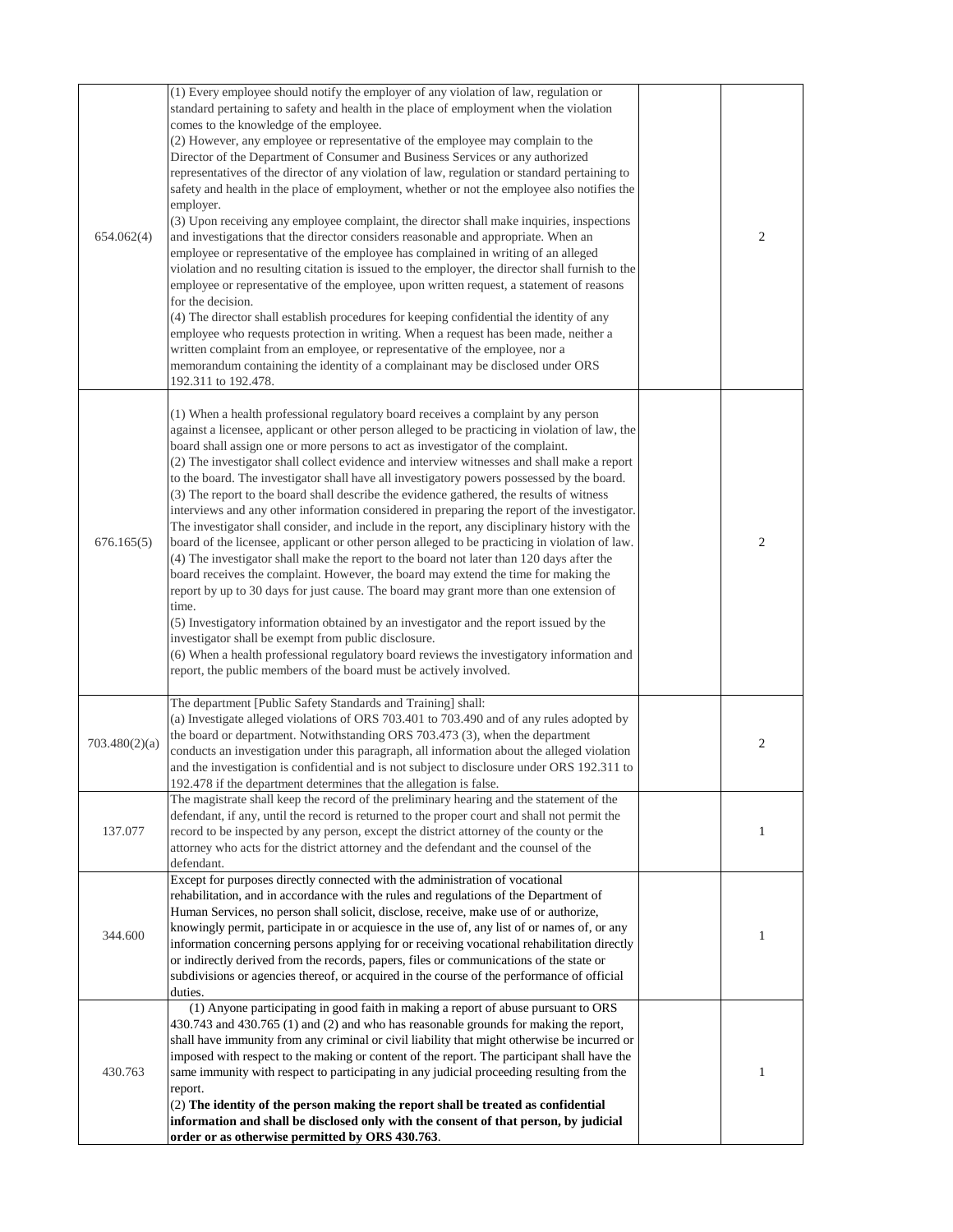| 147.115(1)    | Notwithstanding the provisions of ORS 192.311 to 192.478 relating to confidentiality and<br>accessibility for public inspection of public records, records and reports made under the<br>provisions of ORS 146.750 are confidential and are not accessible for public inspection.                                                                                                                                                                                                                                                                                                                                                                                                                                                                                                                                                                                                                                                                                   |              |
|---------------|---------------------------------------------------------------------------------------------------------------------------------------------------------------------------------------------------------------------------------------------------------------------------------------------------------------------------------------------------------------------------------------------------------------------------------------------------------------------------------------------------------------------------------------------------------------------------------------------------------------------------------------------------------------------------------------------------------------------------------------------------------------------------------------------------------------------------------------------------------------------------------------------------------------------------------------------------------------------|--------------|
| 166.412(7)(b) | No law enforcement agency shall disclose lists of telephone numbers produced by a pen<br>register or trap and trace device except in the performance of a law enforcement function<br>or as otherwise provided by law or order of a court.                                                                                                                                                                                                                                                                                                                                                                                                                                                                                                                                                                                                                                                                                                                          |              |
| 181A.825(1)   | (1) The Board on Public Safety Standards and Training and the Department of<br>Public Safety Standards and Training may not disclose a photograph of a public<br>safety officer without the written consent of the public safety officer or the public<br>safety officer's employer. This subsection does not apply to the internal use by the board<br>or department of a photograph of a public safety officer.                                                                                                                                                                                                                                                                                                                                                                                                                                                                                                                                                   |              |
| 192.345(13)   | [U]nless the public interest requires disclosure in the particular instance[, i]nformation<br>developed pursuant to ORS 496.004, 496.172 and 498.026 or ORS 496.192 and 564.100,<br>regarding the habitat, location or population of any threatened species or endangered<br>species.                                                                                                                                                                                                                                                                                                                                                                                                                                                                                                                                                                                                                                                                               |              |
| 192.345(15)   | [U]nless the public interest requires disclosure in the particular instance[, c]omputer<br>programs developed or purchased by or for any public body for its own use. As used in<br>this subsection, "computer program" means a series of instructions or statements which<br>permit the functioning of a computer system in a manner designed to provide storage,<br>retrieval and manipulation of data from such computer system, and any associated<br>documentation and source material that explain how to operate the computer program.<br>"Computer program" does not include:<br>(a) The original data, including but not limited to numbers, text, voice, graphics and<br>images;<br>(b) Analyses, compilations and other manipulated forms of the original data produced by<br>use of the program; or<br>(c) The mathematical and statistical formulas which would be used if the manipulated<br>forms of the original data were to be produced manually. | 1            |
| 192.345(17)   | [U]nless the public interest requires disclosure in the particular instance[, i]nvestigatory<br>information relating to any complaint or charge filed under ORS chapter 654, until a final<br>administrative determination is made or, if a citation is issued, until an employer receives<br>notice of any citation.                                                                                                                                                                                                                                                                                                                                                                                                                                                                                                                                                                                                                                               |              |
| 192.345(18)   | [U]nless the public interest requires disclosure in the particular instance[, s]pecific<br>operational plans in connection with an anticipated threat to individual or public safety for<br>deployment and use of personnel and equipment, prepared or used by a public body, if<br>public disclosure of the plans would endanger an individual's life or physical safety or<br>jeopardize a law enforcement activity.                                                                                                                                                                                                                                                                                                                                                                                                                                                                                                                                              |              |
| 192.345(23)   | [U]nless the public interest requires disclosure in the particular instance[, r]ecords or<br>information that would reveal or otherwise identify security measures, or weaknesses or<br>potential weaknesses in security measures, taken or recommended to be taken to protect:<br>(a) An individual; (b) Buildings or other property; (c) Information processing,<br>communication or telecommunication systems, including the information contained in the<br>(d) Those operations of the Oregon State Lottery the security of which are<br>systems; or<br>subject to study and evaluation under ORS 461.180 (6).                                                                                                                                                                                                                                                                                                                                                 | $\perp$      |
| 192.345(6)    | [U]nless the public interest requires disclosure in the particular instance[, i]nformation<br>relating to the appraisal of real estate prior to its acquisition.                                                                                                                                                                                                                                                                                                                                                                                                                                                                                                                                                                                                                                                                                                                                                                                                    | $\mathbf{1}$ |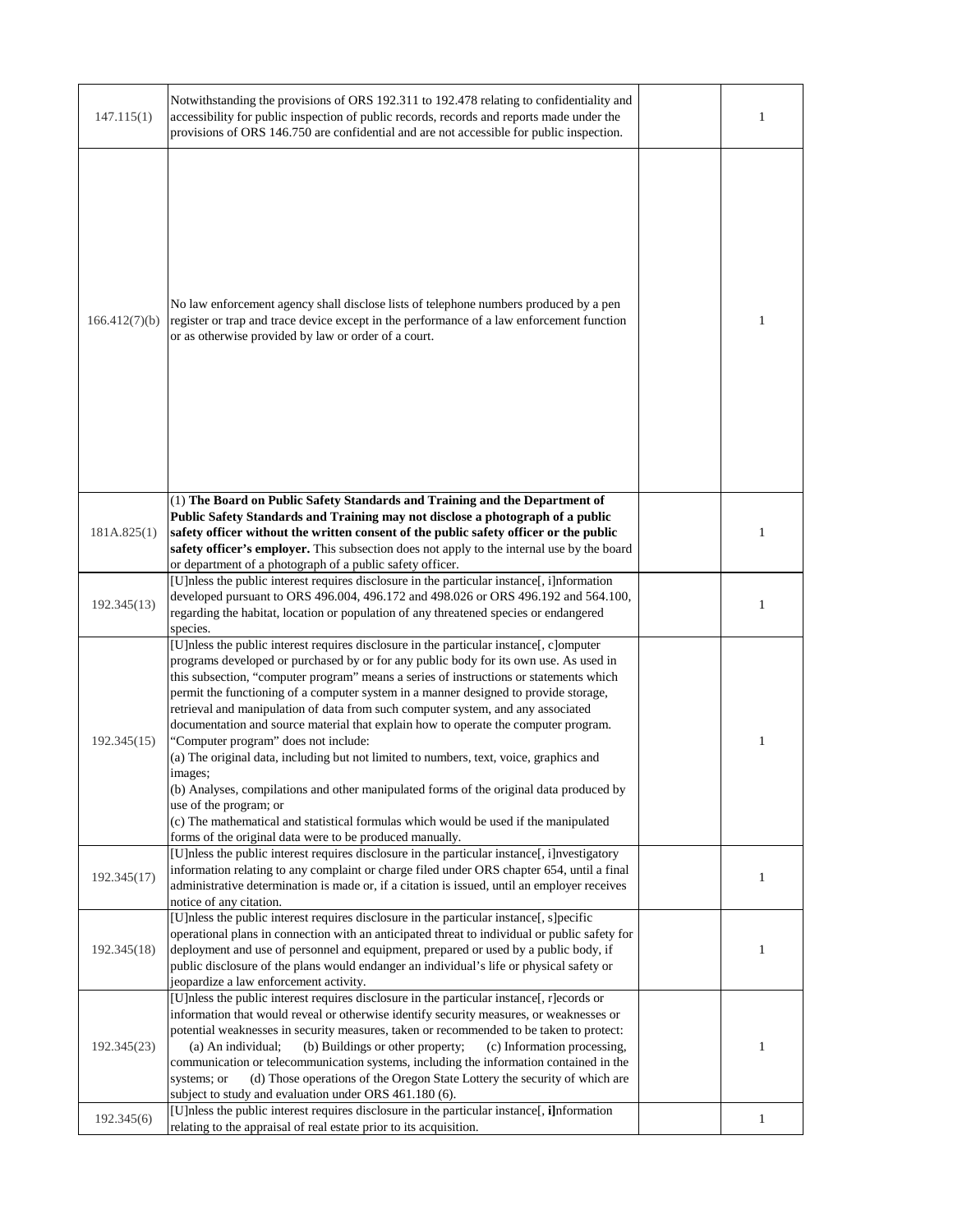| 192.345(7)  | [U]nless the public interest requires disclosure in the particular instance[, t]he names and<br>signatures of employees who sign authorization cards or petitions for the purpose of<br>requesting representation or decertification elections.                                                                                                                                                                                                                                                                                                                                                                                                                                                                                                                                                                                                                                                                                                                                                                                                                                                                                                                                                                                                                                                                                                                                                  |  |
|-------------|--------------------------------------------------------------------------------------------------------------------------------------------------------------------------------------------------------------------------------------------------------------------------------------------------------------------------------------------------------------------------------------------------------------------------------------------------------------------------------------------------------------------------------------------------------------------------------------------------------------------------------------------------------------------------------------------------------------------------------------------------------------------------------------------------------------------------------------------------------------------------------------------------------------------------------------------------------------------------------------------------------------------------------------------------------------------------------------------------------------------------------------------------------------------------------------------------------------------------------------------------------------------------------------------------------------------------------------------------------------------------------------------------|--|
| 192.355(20) | Workers' compensation claim records of the Department of Consumer and Business<br>Services, except in accordance with rules adopted by the Director of the Department of<br>Consumer and Business Services, in any of the following circumstances:<br>(a) When necessary for insurers, self-insured employers and third party claim<br>administrators to process workers' compensation claims.<br>(b) When necessary for the director, other governmental agencies of this state or the<br>United States to carry out their duties, functions or powers.<br>(c) When the disclosure is made in such a manner that the disclosed information cannot be<br>used to identify any worker who is the subject of a claim.<br>(d) When a worker or the worker's representative requests review of the worker's claim<br>record.                                                                                                                                                                                                                                                                                                                                                                                                                                                                                                                                                                         |  |
| 192.355(3)  | Upon compliance with ORS 192.363, public body employee or volunteer residential<br>addresses, residential telephone numbers, personal cellular telephone numbers, personal<br>electronic mail addresses, driver license numbers, employer-issued identification card<br>numbers, emergency contact information, Social Security numbers, dates of birth and other<br>telephone numbers contained in personnel records maintained by the public body that is<br>the employer or the recipient of volunteer services. This exemption:<br>(a) Does not apply to the addresses, dates of birth and telephone numbers of employees or<br>volunteers who are elected officials, except that a judge or district attorney subject to<br>election may seek to exempt the judge's or district attorney's address or telephone number,<br>or both, under the terms of ORS 192.368;<br>(b) Does not apply to employees or volunteers to the extent that the party seeking<br>disclosure shows by clear and convincing evidence that the public interest requires<br>disclosure in a particular instance pursuant to ORS 192.363;<br>(c) Does not apply to a substitute teacher as defined in ORS 342.815 when requested by a<br>professional education association of which the substitute teacher may be a member; and<br>(d) Does not relieve a public employer of any duty under ORS 243.650 to 243.782. |  |
| 192.355(40) | (a) Electronic mail addresses in the possession or custody of an agency or subdivision of<br>the executive department, as defined in ORS 174.112, the legislative department, as<br>defined in ORS 174.114, a local government or local service district, as defined in ORS<br>174.116, or a special government body, as defined in ORS 174.117.<br>(b) This subsection does not apply to electronic mail addresses assigned by a public body<br>to public employees for use by the employees in the ordinary course of their employment.<br>(c) This subsection and ORS 244.040 do not prohibit the campaign office of the current<br>officeholder or current candidates who have filed to run for that elective office from<br>receiving upon request the electronic mail addresses used by the current officeholder's<br>legislative office for newsletter distribution, except that a campaign office that receives<br>electronic mail addresses under this paragraph may not make a further disclosure of those<br>electronic mail addresses to any other person.                                                                                                                                                                                                                                                                                                                           |  |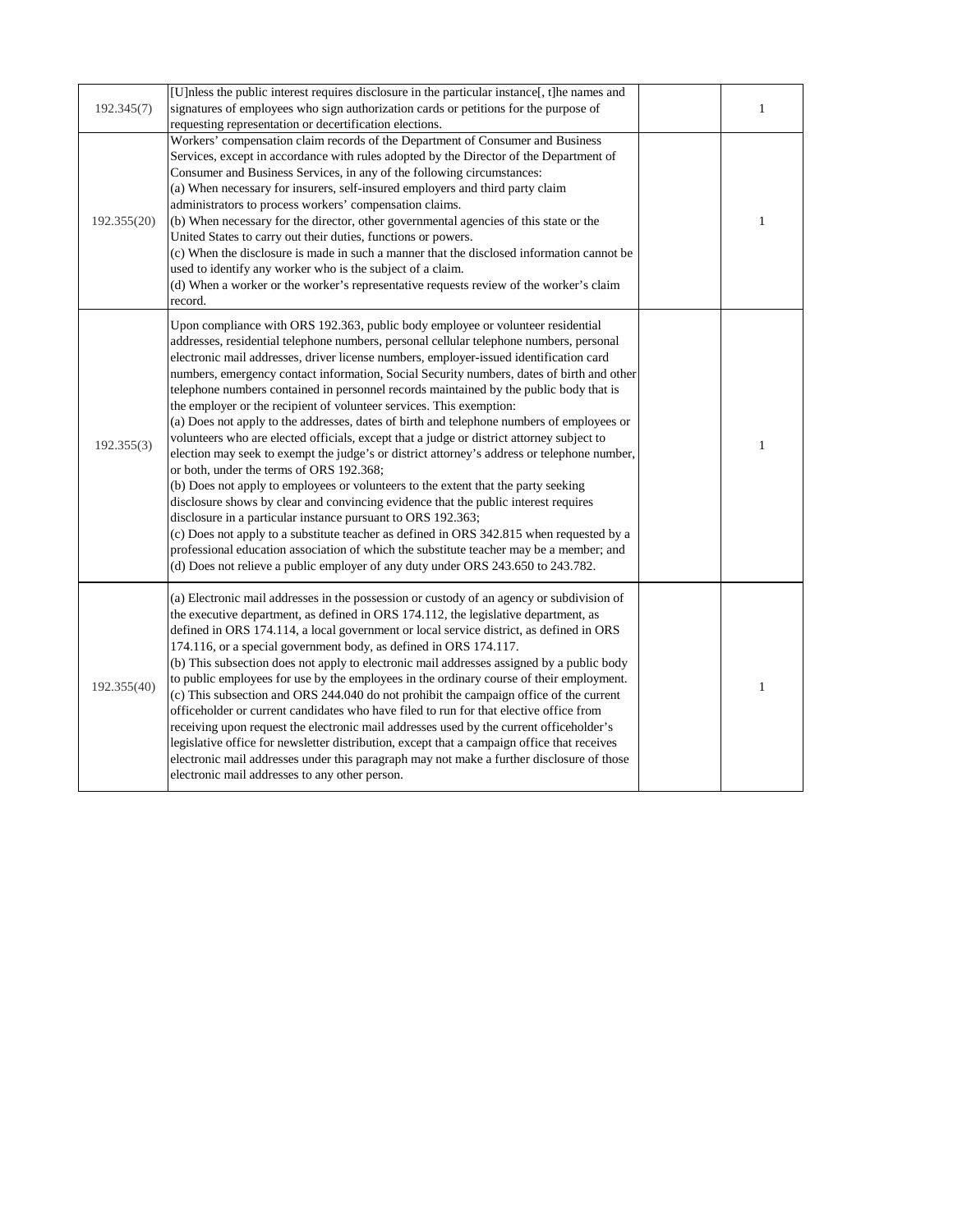| 192.368(1)    | (1) An individual may submit a written request to a public body not to disclose a specified<br>public record indicating the home address, personal telephone number or electronic mail<br>address of the individual. A public body may not disclose the specified public record if<br>the individual demonstrates to the satisfaction of the public body that the personal<br>safety of the individual or the personal safety of a family member residing with the<br>individual is in danger if the home address, personal telephone number or electronic<br>mail address remains available for public inspection.<br>(2) The Attorney General shall adopt rules describing:<br>(a) The procedures for submitting the written request described in subsection (1) of this<br>section.<br>(b) The evidence an individual shall provide to the public body to establish that disclosure<br>of the home address, telephone number or electronic mail address of the individual would<br>constitute a danger to personal safety. The evidence may include but is not limited to<br>evidence that the individual or a family member residing with the individual has:<br>(A) Been a victim of domestic violence;<br>(B) Obtained an order issued under ORS 133.055;<br>(C) Contacted a law enforcement officer involving domestic violence or other physical<br>abuse;<br>(D) Obtained a temporary restraining order or other no contact order to protect the<br>individual from future physical abuse; or<br>(E) Filed other criminal or civil legal proceedings regarding physical protection.<br>(c) The procedures for submitting the written notification from the individual that<br>disclosure of the home address, personal telephone number or electronic mail address of<br>the individual no longer constitutes a danger to personal safety. |  |
|---------------|-----------------------------------------------------------------------------------------------------------------------------------------------------------------------------------------------------------------------------------------------------------------------------------------------------------------------------------------------------------------------------------------------------------------------------------------------------------------------------------------------------------------------------------------------------------------------------------------------------------------------------------------------------------------------------------------------------------------------------------------------------------------------------------------------------------------------------------------------------------------------------------------------------------------------------------------------------------------------------------------------------------------------------------------------------------------------------------------------------------------------------------------------------------------------------------------------------------------------------------------------------------------------------------------------------------------------------------------------------------------------------------------------------------------------------------------------------------------------------------------------------------------------------------------------------------------------------------------------------------------------------------------------------------------------------------------------------------------------------------------------------------------------------------------------------------------------------------------------------|--|
| 285C.145(4)   | (1) The Legislative Assembly finds that the standard procedure for authorization in an<br>enterprise zone inappropriately deters development or redevelopment of qualified<br>buildings on speculation for subsequent sale or lease to eligible business firms.<br>(2)<br>Notwithstanding ORS 285C.140 (1), a new building or structure or an addition to or<br>modification of an existing building or structure may qualify for the exemption allowed<br>under ORS 285C.175 if the qualified property is leased or sold by an unrelated party to<br>one or more authorized business firms after commencement of the construction, addition<br>or modification but prior to use or occupancy of the qualified property.<br>$(3)$ A business<br>firm may not be considered authorized and is not qualified for the exemption allowed<br>under ORS 285C.175 if the county assessor discovers prior to initially granting the<br>exemption that the application for authorization was not submitted by the business firm in<br>a timely manner in accordance with ORS 285C.140, except as allowed under subsection<br>(2) of this section or ORS 285C.140 (11) and (12).<br>(4) Records, communications or information submitted to a public body by a business firm<br>for purposes of ORS 285C.050 to 285C.250 that identify a particular qualified<br>property, that reveal investment plans prior to authorization, that include the<br>compensation the firm provides to firm employees, that are described in ORS<br>192.355(17) or that are submitted under ORS 285C.225 or 285C.235 are exempt<br>from disclosure under ORS 192.311 to 192.478 and, as appropriate, shall be shared<br>among the county assessor, the zone sponsor, the Department of Revenue and the<br><b>Oregon Business Development Department.</b>                       |  |
| 285C.615(5)   | (1) On or before April 1 following each tax year that property is exempt under ORS<br>307.123, the business firm that owns or leases the exempt property shall submit a report to<br>the Oregon Business Development Department, in addition to any other reporting or filing<br>requirement.<br>(5) Specific data concerning the financial performance of individual firms collected<br>under this section is exempt from public disclosure under ORS chapter 192.                                                                                                                                                                                                                                                                                                                                                                                                                                                                                                                                                                                                                                                                                                                                                                                                                                                                                                                                                                                                                                                                                                                                                                                                                                                                                                                                                                                 |  |
| 308.290(7)(a) | All returns filed under the provisions of this section and ORS 308.525 and 308.810 are<br>confidential records of the Department of Revenue or the county assessor's office in which<br>the returns are filed or of the office to which the returns are forwarded under paragraph (b)<br>of this subsection.                                                                                                                                                                                                                                                                                                                                                                                                                                                                                                                                                                                                                                                                                                                                                                                                                                                                                                                                                                                                                                                                                                                                                                                                                                                                                                                                                                                                                                                                                                                                        |  |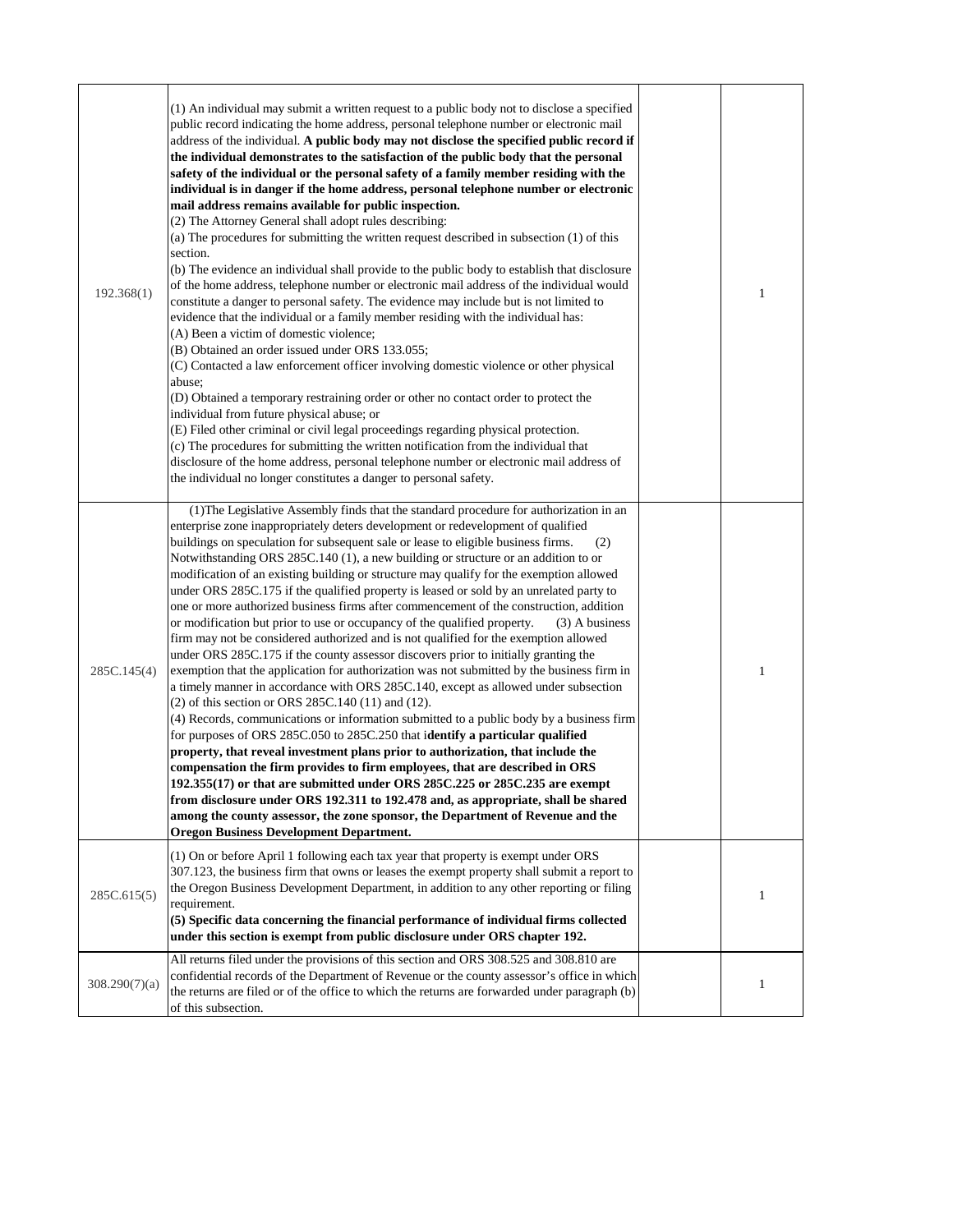| 321.682(1)    | (1) Except as otherwise specifically provided by law, it shall be unlawful for the<br>Department of Revenue or any officer or employee of the department to divulge or<br>make known in any manner the amount of the tax or any particulars set forth or<br>disclosed in any report or return required to be filed under ORS 321.045 or 321.741<br>or any appraisal data collected to make determinations of specially assessed value of<br>forestland pursuant to ORS 321.201 to 321.222. It shall be unlawful for any person or<br>entity to whom information is disclosed or given by the department pursuant to ORS<br>321.684 (2) or any other provision of state law to divulge or use such information for any<br>purpose other than that specified in the provisions of law authorizing the use or disclosure.<br>No subpoena or judicial order shall be issued compelling the department or any of its<br>officers or employees, or any person who has acquired information pursuant to ORS<br>321.684 (2) or any other provision of state law, to divulge or make known the amount of<br>tax or any particulars set forth or disclosed in any report or return except where the<br>taxpayer's liability for timber tax is to be adjudicated by the court from which such<br>process issues.<br>(2) As used in this section, "officer," "employee" or "person" includes an authorized<br>representative of the officer, employee or person, or any former officer, employee or<br>person, or an authorized representative of such former officer, employee or person. |              |
|---------------|--------------------------------------------------------------------------------------------------------------------------------------------------------------------------------------------------------------------------------------------------------------------------------------------------------------------------------------------------------------------------------------------------------------------------------------------------------------------------------------------------------------------------------------------------------------------------------------------------------------------------------------------------------------------------------------------------------------------------------------------------------------------------------------------------------------------------------------------------------------------------------------------------------------------------------------------------------------------------------------------------------------------------------------------------------------------------------------------------------------------------------------------------------------------------------------------------------------------------------------------------------------------------------------------------------------------------------------------------------------------------------------------------------------------------------------------------------------------------------------------------------------------------------------------------------------------------------|--------------|
| 326.565(1)    | (1) The State Board of Education shall adopt by rule standards for the creation, use,<br>custody and disclosure, including access, of student education records held by a school<br>district or another public or private educational entity that provides educational services to<br>students in any grade from kindergarten through grade 12. Consistent with the<br>requirements of applicable state and federal law, the standards:<br>(a) Shall include requirements under which a school district or other educational entity will<br>transfer student education records pursuant to ORS 326.575.<br>(b) May be applied differently to persons 18 years of age or older.                                                                                                                                                                                                                                                                                                                                                                                                                                                                                                                                                                                                                                                                                                                                                                                                                                                                                                 |              |
| 342.177(1)(b) | Any hearing conducted under this section shall be private unless the person against whom<br>the charge is made requests a public hearing. Students attending school in the employing<br>district may not attend any hearing except as witnesses duly subpoenaed to testify with<br>respect to the charges made. Students attending a public charter school that employs the<br>person may not attend any hearing except as witnesses duly subpoenaed to testify with<br>respect to the charges made. The person charged shall have the right to be represented by<br>counsel and to present evidence and argument. The evidence must be confined to the<br>charges.                                                                                                                                                                                                                                                                                                                                                                                                                                                                                                                                                                                                                                                                                                                                                                                                                                                                                                            |              |
| 40.275(2)     | A unit of government has a privilege to refuse to disclose the identity of a person who has<br>furnished information relating to or assisting in an investigation of a possible violation of<br>law to a law enforcement officer or member of a legislative committee or its staff<br>conducting an investigation.                                                                                                                                                                                                                                                                                                                                                                                                                                                                                                                                                                                                                                                                                                                                                                                                                                                                                                                                                                                                                                                                                                                                                                                                                                                             |              |
| 419A.100(1)   | (1) Before beginning to serve on a local citizen review board, each member shall swear or<br>affirm to the court that the member shall keep confidential the information reviewed by the<br>board and its actions and recommendations in individual cases.<br>$(2)$ The members and staff of a local citizen review board are not subject to subpoena to<br>appear in court to testify regarding information reviewed by the board or actions taken or<br>recommendations made by the board in individual cases.<br>(3) A member of a local citizen review board who violates the duty imposed by subsection<br>(1) of this section commits a Class A violation.                                                                                                                                                                                                                                                                                                                                                                                                                                                                                                                                                                                                                                                                                                                                                                                                                                                                                                               |              |
| 426.160(1)    | he court having jurisdiction over any proceeding conducted pursuant to ORS 426.005,<br>426.060 to 426.170, 426.217, 426.228, 426.255 to 426.292, 426.300 to 426.309, 426.385,<br>426.395, 426.701 and 426.702 may not disclose any part of the record of the proceeding<br>or commitment to any person except: [list omitted]<br>(2) In any proceeding described in subsection (1) of this section that is before the Supreme<br>Court or the Court of Appeals, the limitations on disclosure imposed by this section apply<br>to the appellate court record and to the trial court record while it is in the appellate court's<br>custody. The appellate court may disclose information from the trial or appellate court<br>record in a decision, as defined in ORS 19.450, provided that the court uses initials, an<br>alias or some other convention for protecting against public disclosure the identity of the<br>person subject to the proceeding.                                                                                                                                                                                                                                                                                                                                                                                                                                                                                                                                                                                                                    |              |
| 430.753(2)    | (1) Anyone participating in good faith in making a report of abuse pursuant to ORS<br>430.743 and 430.765 (1) and (2) and who has reasonable grounds for making the report,<br>shall have immunity from any criminal or civil liability that might otherwise be incurred or<br>imposed with respect to the making or content of the report. The participant shall have the<br>same immunity with respect to participating in any judicial proceeding resulting from the<br>report.<br>(2) The identity of the person making the report shall be treated as confidential<br>information and shall be disclosed only with the consent of that person, by judicial order<br>or as otherwise permitted by ORS 430.763.                                                                                                                                                                                                                                                                                                                                                                                                                                                                                                                                                                                                                                                                                                                                                                                                                                                             | $\mathbf{1}$ |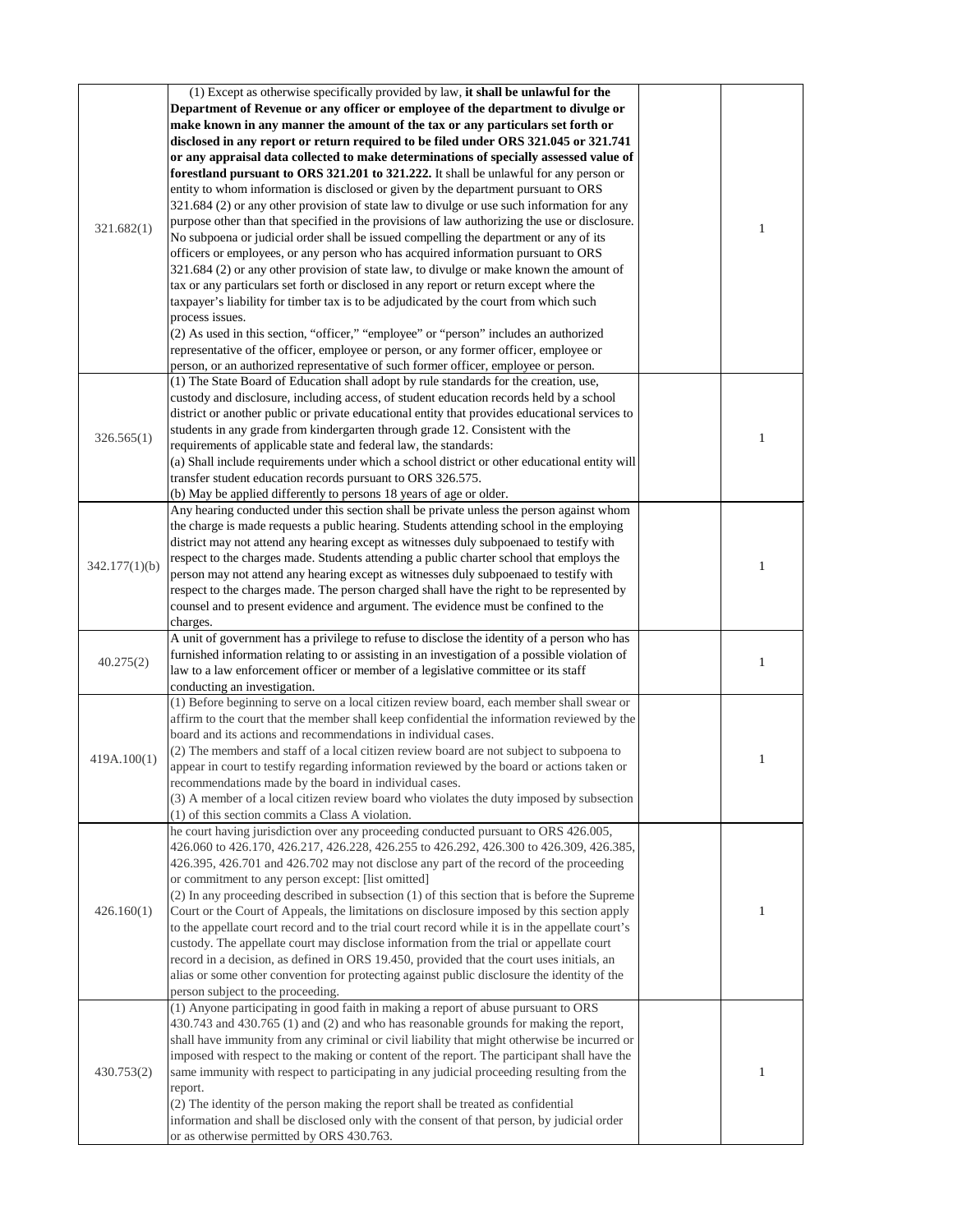| 441.671(1)    | (1) Notwithstanding the provisions of ORS 192.311 to 192.478, the names of<br>complainants, witnesses and residents, and the reports and records compiled under the<br>provisions of ORS 441.630 to 441.680, are confidential and are not accessible for public<br>inspection.                                                                                                                                                                                                                                                                                                                                                                                                                                                                                                                                                                                                                                                                                                                                                                                                                                                                             |  |
|---------------|------------------------------------------------------------------------------------------------------------------------------------------------------------------------------------------------------------------------------------------------------------------------------------------------------------------------------------------------------------------------------------------------------------------------------------------------------------------------------------------------------------------------------------------------------------------------------------------------------------------------------------------------------------------------------------------------------------------------------------------------------------------------------------------------------------------------------------------------------------------------------------------------------------------------------------------------------------------------------------------------------------------------------------------------------------------------------------------------------------------------------------------------------------|--|
| 459A.050(7)   | (6) At least annually, the department shall survey privately operated recycling and material<br>recovery facilities, including but not limited to buy back centers, drop off centers,<br>recycling depots other than those at permitted land disposal facilities, manufacturers and<br>distributors. The department shall collect the following information:<br>(a) By type of material for each wasteshed, the weight of in-state material collected from<br>other than on-route collection programs, both residential and commercial.<br>(b) Any other information necessary to prevent double counting of material recovered or to<br>determine if a material is recyclable.<br>(7) Information collected under subsection (6) of this section, as it relates specifically to<br>the entity's customer lists or specific amounts and types of materials collected or<br>marketed, is confidential and exempt from disclosure under ORS 192.311 to 192.478. The<br>department may use and disclose such information in aggregated form.                                                                                                                  |  |
|               | $(5)(a)$ For purposes of this subsection, beverage container return data is the number of<br>beverage containers returned for the refund value specified in ORS 459A.705 in Oregon<br>during the calendar year and the number of beverage containers that carry a refund value<br>specified in ORS 459A.705 sold in Oregon during the calendar year, calculated separately.<br>(b) By July 1 of each calendar year, a distributor cooperative shall provide the Oregon<br>Liquor Control Commission with a report that lists, in aggregate form for all distributors<br>$459A.718(6)(d)$ and importers that participate in the distributor cooperative, the previous calendar year's<br>beverage container return data, calculated separately for glass, metal and plastic beverage<br>containers<br>$(6)(d)$ Except for the percentages described in paragraphs (a) to (c) of this subsection or in<br>a proceeding under ORS 459A.717 for a violation of subsection (5) of this section, the<br>commission may not disclose any information provided by a distributor, an importer or a<br>distributor cooperative under subsection (5) of this section. |  |
| 470.065(1)    | (1) The following records, communications and information furnished by or on behalf of<br>the applicant under this chapter shall be confidential and maintained as such, if so<br>requested in writing by the person providing the information:<br>(a) Personal financial statements;<br>(b) Financial statements of applicants;<br>(c) Customer lists;<br>(d) Information of an applicant pertaining to litigation to which the applicant is a party if<br>the complaint has been filed, or if the complaint has not been filed, if the applicant shows<br>that such litigation is reasonably likely to occur;<br>(e) Production, sales and cost data;<br>(f) Marketing strategy information that relates to an applicant's plan to address specific<br>markets or the applicant's strategy regarding specific competitors, or both; and<br>(g) Technical information or data related to an applicant's proposed small scale local<br>energy project, including but not limited to any description, analysis, evaluation or<br>projection regarding the project or a component of the project.                                                            |  |
| 673.170(3)(b) | (a) The board [Accountancy] may investigate any alleged violation that may subject a<br>person to discipline under this section.<br>(b) Investigatory information developed or obtained by the board is confidential and not<br>subject to disclosure by the board unless a notice is issued for a contested case hearing or<br>the matter investigated is finally resolved by board action or a consent order.<br>(c) Notwithstanding paragraph (b) of this subsection:<br>(A) The board may disclose to the public that an investigation is being conducted and<br>describe the general nature of the matter being investigated; and<br>(B) The board shall notify the person being investigated of the investigation.                                                                                                                                                                                                                                                                                                                                                                                                                                   |  |
| 675.745(6)    | Information that the board [Counselors and Therapists] obtains as part of an investigation<br>into licensee or applicant conduct or as part of a contested case proceeding, consent order<br>or stipulated agreement involving licensee or applicant conduct is confidential as provided<br>under ORS 676.175.                                                                                                                                                                                                                                                                                                                                                                                                                                                                                                                                                                                                                                                                                                                                                                                                                                             |  |